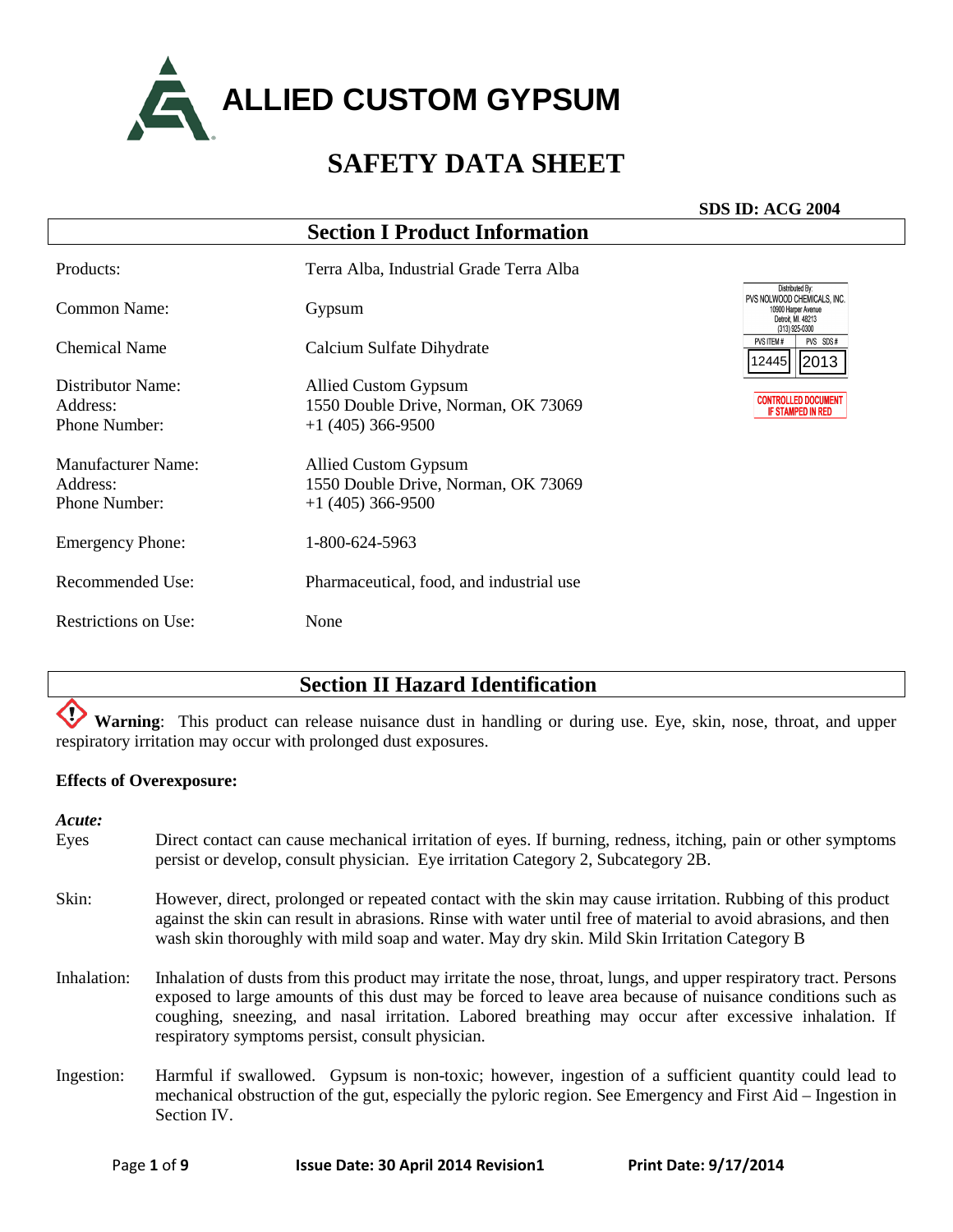

### **Section II cont.**

#### **SDS ID: ACG 2004**

*Chronic:* Gypsum display no specific toxic properties. (Repeated Exposure: Category 2)

- Inhalation: Prolonged and repeated exposure to respirable crystalline silica can result in lung disease (i.e. silicosis) and/or lung cancer. Eyes: None known
- Skin: None known
- Ingestion: None Known

#### **Carcinogenicity:**

| Material           | <b>IARC</b> | NTP<br>11 L L | $\bf{ACGIH}$ | <b>CAL-65</b> |
|--------------------|-------------|---------------|--------------|---------------|
| Crystalline Silica | Group 1     | Group 1       | ΔŹ           | On Record     |

In 1997, IARC classified inhaled crystalline silica as carcinogenic to humans categorizing it as a Group 1 agent. In this evaluation, IARC noted that carcinogenicity was not detected in all industrial circumstances studied, and may be dependent on inherent characteristics of the crystalline silica or on external factors affecting its biological activity or distribution of its polymorphs. Carcinogenicity Category 2: Suspected Carcinogen. There are no known mutagenic, teratogenic, nor has reproductive effects.

| <b>Section III Information on Ingredients</b> |                      |                     |                           |                     |
|-----------------------------------------------|----------------------|---------------------|---------------------------|---------------------|
| Ingredients                                   | <b>CAS</b><br>Number | WT<br>$\frac{0}{0}$ | $LC_{50}$                 | $LD_{50}$           |
|                                               | 13397-24-5           | $>90$               | Not Available             | Not Available       |
| Calcium Sulfate Dihydrate                     |                      |                     |                           |                     |
| Calcium Sulfate Anhydrite                     | 14798-04-0           | <10                 | $2.61 \text{ mg/L}$ [rat] | $1,581$ mg/kg [rat] |
| Silicon Dioxide<br>(Crystalline Silica)       | 14808-60-7           | < 0.025             | Not Available             | Not Available       |
| Limestone                                     | 1317-65-3            | ${<}2$              | Not Available             | $6450$ mg/kg [rat]  |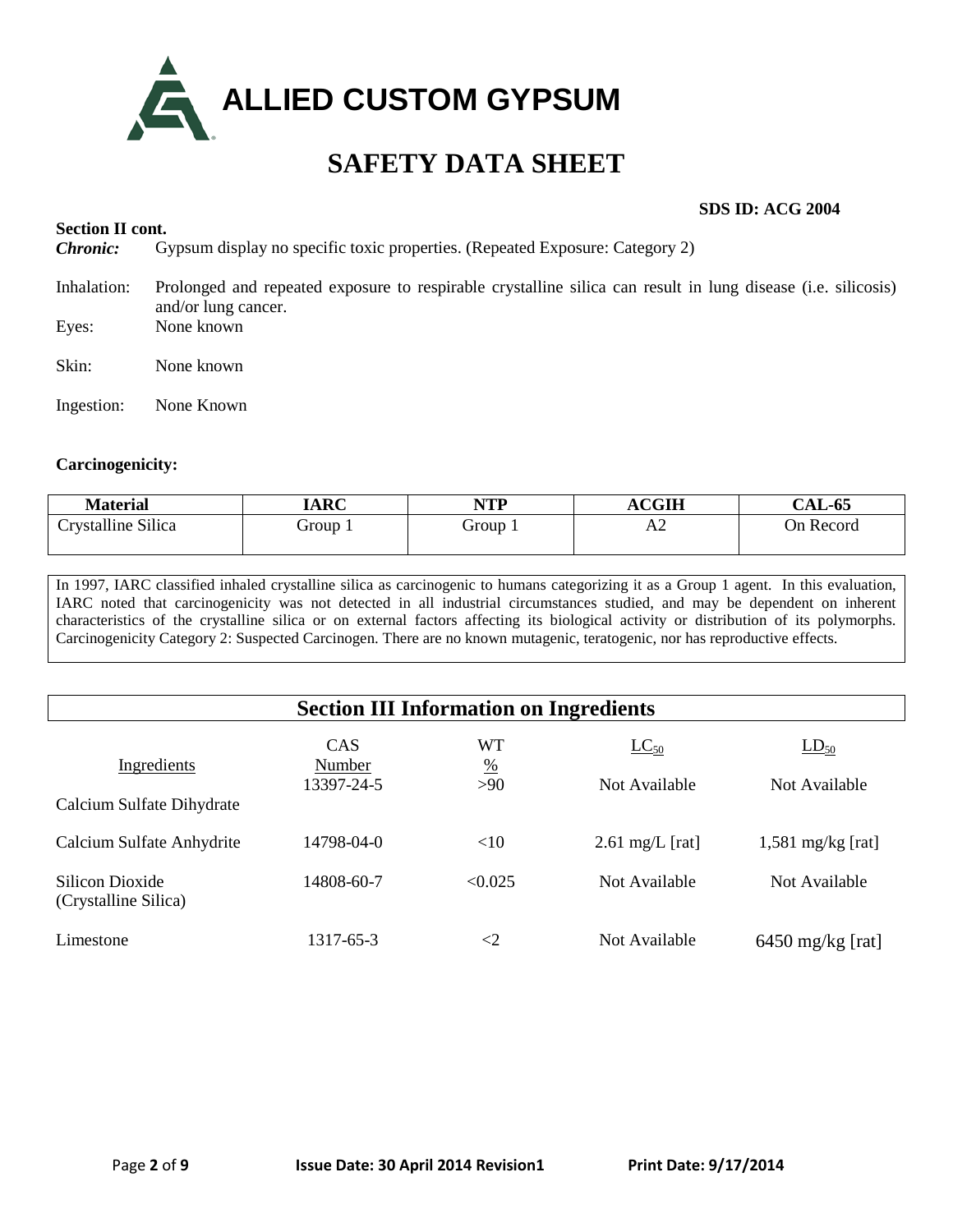

#### **SDS ID: ACG 2004**

| <b>Section IV First Aid Measures</b>                  |                                                                                                                                                                                                                                                                                                                                                                                                                                                                                                                                             |  |
|-------------------------------------------------------|---------------------------------------------------------------------------------------------------------------------------------------------------------------------------------------------------------------------------------------------------------------------------------------------------------------------------------------------------------------------------------------------------------------------------------------------------------------------------------------------------------------------------------------------|--|
| Eyes:                                                 | Direct contact can cause mechanical irritation of eyes including: burning, redness, itching,<br>pain or other symptoms. Flush thoroughly with water for 15 minutes. If irritation persists,<br>consult physician. Contact lenses should not be worn.                                                                                                                                                                                                                                                                                        |  |
| Skin:                                                 | Direct, prolonged or repeated contact with the skin may cause irritation. Rubbing of this<br>product against the skin can result in abrasions. Rinse with water until free of material to<br>avoid abrasions, and then wash skin thoroughly with mild soap and water. May dry skin,<br>and chronic exposure could lead to dermatitis. Wash with mild soap and water. Dry skin<br>may be treated with a commercially available hand lotion. If skin has become cracked, take<br>appropriate action to prevent infection and promote healing. |  |
| Inhalation:                                           | Inhalation of dusts from this product may irritate the nose, throat, lungs, and upper<br>respiratory tract. Leave the area of dust exposure and remain away until coughing and other<br>symptoms subside. Prolonged and repeated exposure to respirable crystalline silica can<br>result in lung disease (i.e. silicosis) and/or lung cancer. While other measures are usually not<br>necessary, consult a physician if conditions warrant.                                                                                                 |  |
| Ingestion:                                            | Unlikely to occur, but may cause gastric disturbances if swallowed. Gypsum is non-toxic;<br>however, ingestion of a sufficient quantity could lead to mechanical obstruction of the gut,<br>especially the pyloric region. Get medical attention immediately.                                                                                                                                                                                                                                                                               |  |
| <b>Target Organs:</b>                                 | Eyes, skin and respiratory system.                                                                                                                                                                                                                                                                                                                                                                                                                                                                                                          |  |
| <b>Medical Conditions Which</b><br>may be Aggravated: | Pre-existing upper respiratory and lung diseases such as, but not limited to, bronchitis,<br>emphysema, and asthma.                                                                                                                                                                                                                                                                                                                                                                                                                         |  |
| Primary Routes of entry:                              | Inhalation, eyes and/or skin contact, ingestion.                                                                                                                                                                                                                                                                                                                                                                                                                                                                                            |  |

### **Section V Fire and Explosion Hazard Data**

| <b>Flash Point:</b>                   | Non-combustable                                                      |
|---------------------------------------|----------------------------------------------------------------------|
| Auto-Ignition                         | Non applicable.                                                      |
| <b>Flamable Limits:</b>               | Non applicable.                                                      |
| Fire Extinguishing Media:             | Use extinguishing media appropriate for surrounding fire.            |
| Special Fire-Fighting Procedures:     | Wear proper personal protective equipment as listed in Section VIII. |
| <b>Hazardous Combustion Products:</b> | Decomposes to Sulfur dioxide at 1450°C/2642°F.                       |
| <b>Explosion Hazards:</b>             | None Known.                                                          |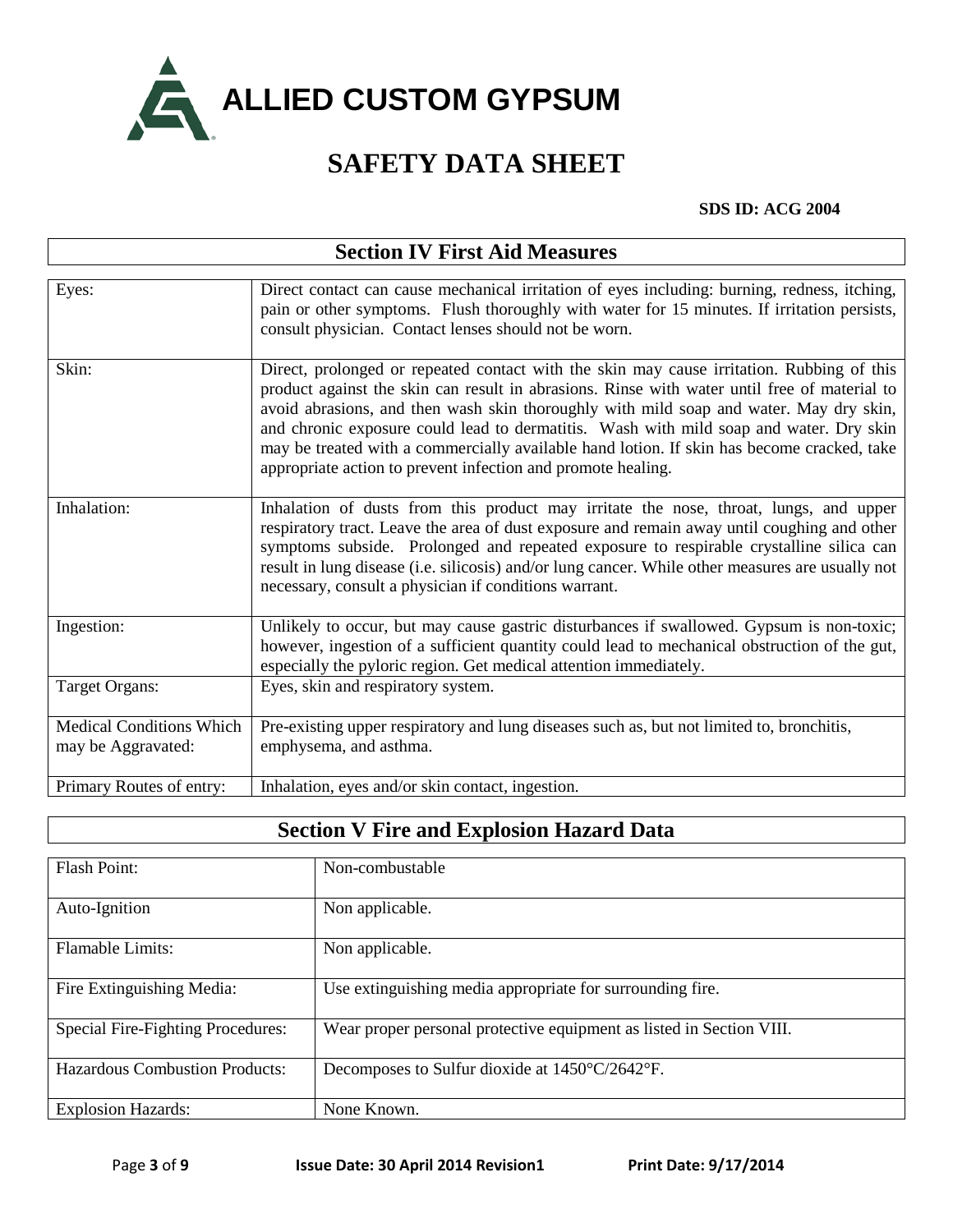

#### **SDS ID: ACG 2004**

| <b>Section VI Accidental Release Measures</b>              |                                                                                                                                                                                                                                                                                                  |  |
|------------------------------------------------------------|--------------------------------------------------------------------------------------------------------------------------------------------------------------------------------------------------------------------------------------------------------------------------------------------------|--|
| Steps to be taken in the event of a<br>spill or discharge: | Remove by dry sweeping or vacuum. Avoid creating excessive dust. It is<br>recommended that gloves and a mask be worn while cleaning the spill. If already<br>mixed with water, scrape up and place in container. Wear appropriate protective<br>equipment as described in Sections VII and VIII. |  |
| <b>Disposal Procedures:</b>                                | Dispose of material in accordance with all applicable federal, state and local<br>regulations. Can be disposed as an inert solid in a landfill. Slurry may plug drains.                                                                                                                          |  |

| <b>Section VII Handling and Storage</b> |                                                                                                                                                                                                                                                                                              |  |
|-----------------------------------------|----------------------------------------------------------------------------------------------------------------------------------------------------------------------------------------------------------------------------------------------------------------------------------------------|--|
| <b>Handling:</b>                        | Avoid contact with skin and eyes. Do not breathe dust. Use only in well ventilated areas. Wear<br>appropriate eye and respiratory protection, including a NIOSH approved dust mask, if dust is<br>generated. When using, do not eat or drink. Wash hands before eating, drinking or smoking. |  |
| <b>Storage:</b>                         | Keep out reach of children. Keep the container tightly closed and dry. Store in a covered, dry<br>climate controlled area, away from incompatibles listed in Section X.                                                                                                                      |  |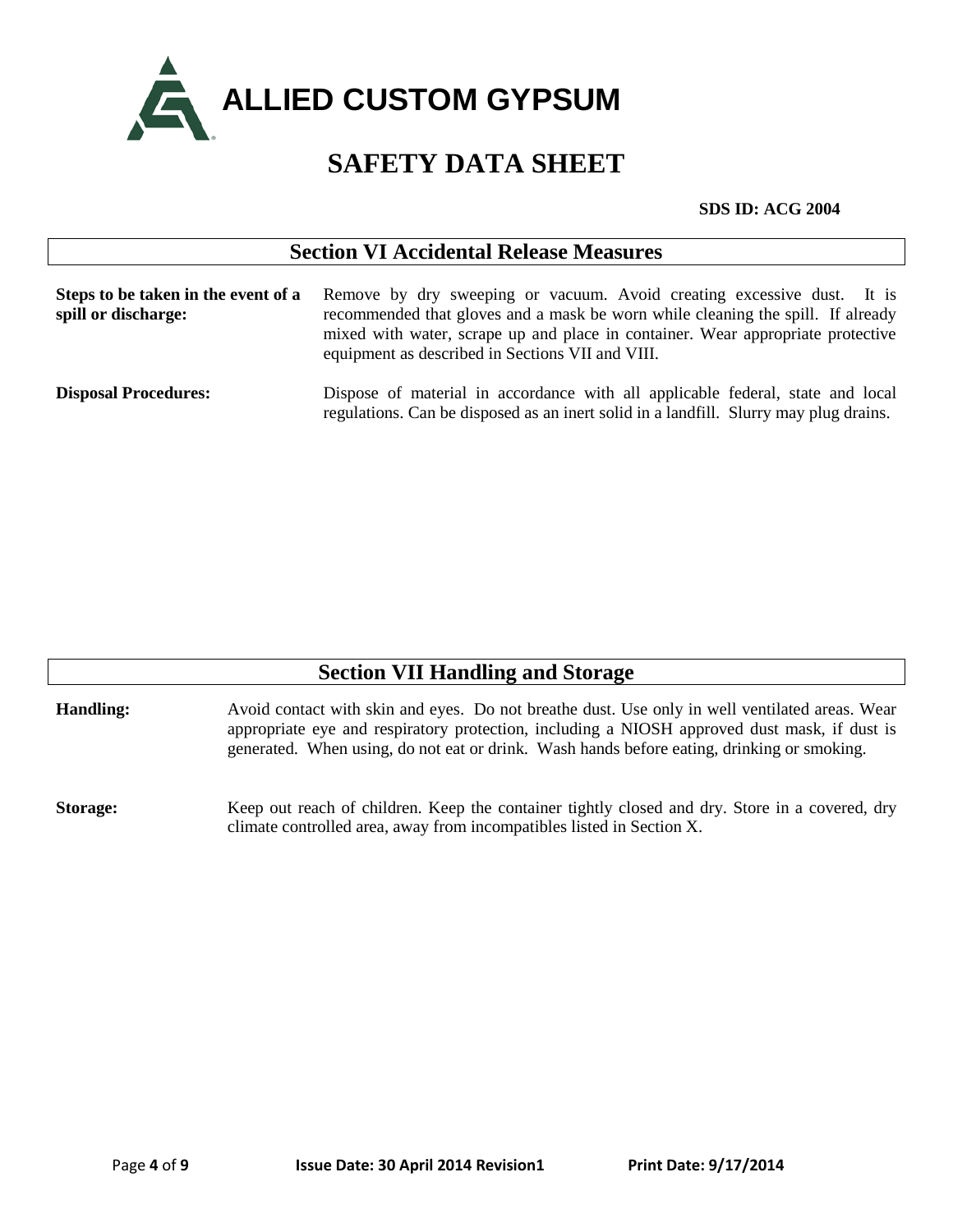

#### **SDS ID: ACG 2004**

### **Section VIII Exposure Control**

| Material                                       | <b>WT</b><br>$(\%)$ | OSHA PEL <sup>*</sup><br>(mg/m3) | <b>ACGIH TLV*</b> |
|------------------------------------------------|---------------------|----------------------------------|-------------------|
| Gypsum, Anhydrite or<br>Gypsum/Anhydrite Blend | 60-95               | $15(T)/5$ (R)                    | 10                |
| Crystalline Silica                             | < 0.025             | 0.1(R)                           | 0.025(R)          |
| Limestone                                      | $\leq$ 2            | 15(T)/5(R)                       | 10                |

\*(T)- Total (R) - Respirable

Note: All ingredients of this product are included in (i) the U.S. Environmental Protection Agency's Toxic Substances Control Act Chemical Substance Inventory and (ii) in the Canadian Domestic Substances List or the Canadian Non-Domestic Substances List.

When using product, provide local and general exhaust ventilation to keep airborne dust concentrations below exposure limits.

No TLV assigned to this mixture (see Section III). Minimize exposures in accordance with good hygiene practice.

- **Engineering controls:** Ventilate to keep exposures below TLV requirements of the individual ingredients. General ventilation is expected to be satisfactory, Use local exhaust ventilation if necessary to control dust.
- **Respiratory Protection:** None required where adequate ventilation conditions exist. In ordert to meet TLV requirements of individual ingredients and to control dusting conditions, provide general ventilation and local exhaust ventilation. Avoid creating dust. Wear a NIOSH/MSHA approved dust respirator in poorly ventilated areas and/or if TLV requirements of the individual ingredients is exceeded.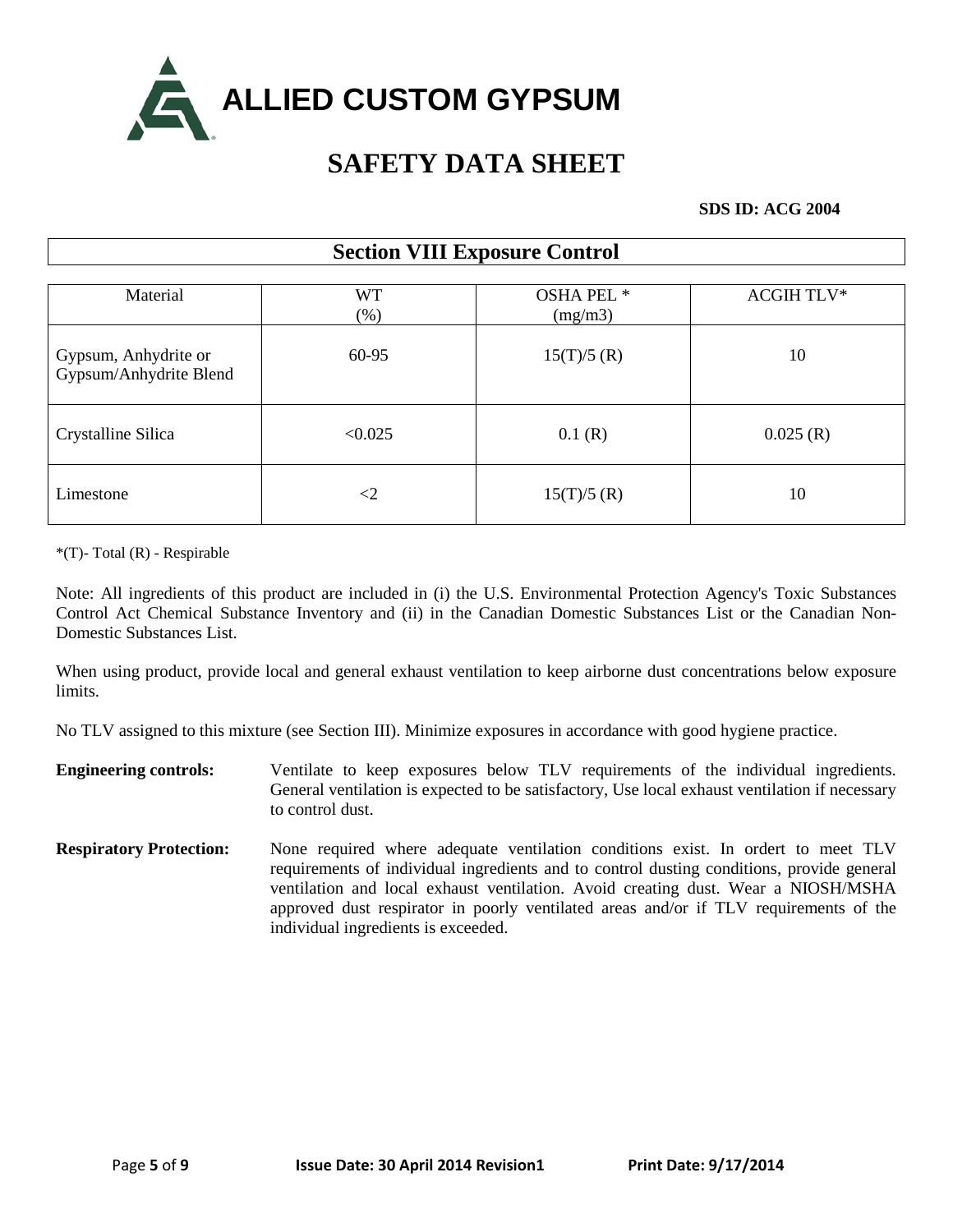

**SDS ID: ACG 2004**

### **Section IX Physical/Chemical Characteristics**

| Appearance:                       | White           |
|-----------------------------------|-----------------|
| <b>Physical State:</b>            | Powder/Solid    |
| <b>Melting Point:</b>             | Not Applicable  |
| Freezing Point:                   | Not Applicable  |
| Odor:                             | Low             |
| Odor Threshold:                   | Not Determined  |
| Flash point:                      | Non-Combustible |
| <b>Flammability Limits:</b>       | Not Applicable  |
| Solubility(in water) $(g/100g)$ : | 0.205           |
| <b>Initial Boiling Point:</b>     | Not Applicable  |
| <b>Boiling Range:</b>             | Not Applicable  |
| Specific Gravity:                 | 2.32-2.41       |
| pH:                               | 8               |
| Vapor Pressure:                   | Not Applicable  |
| <b>Vapor Density</b>              | Not Applicable  |
| <b>Auto-Ignition Temperature:</b> | None            |
| <b>Evaporation Rate:</b>          | Not Applicable  |
| <b>Partition Coefficient:</b>     | Not Applicable  |
| Viscosity:                        | Not Applicable  |
| <b>Upper Flammability Limity:</b> | Not Determined  |
| Lower Flammability Limit:         | Not Determined  |
| <b>Decomposition Temp:</b>        | 1,450°C/2642°F  |

| <b>Section X Chemical Stability and Reactivity</b> |                                                                                                                        |  |
|----------------------------------------------------|------------------------------------------------------------------------------------------------------------------------|--|
| <b>Conditions of reactivity:</b>                   | Reacts with water and produces large amounts of heat (normal condition of use).                                        |  |
| <b>Chemical stability:</b>                         | Stable at normal storage conditions and temperature                                                                    |  |
| <b>Conditions to Avoid:</b>                        | Water, high humidity, and acids.                                                                                       |  |
| <b>Hazardous decomposition</b><br>products:        | May include, and are not limited to: calcium oxide, sulfur dioxide due to<br>decomposition at $1450^{\circ}$ C/2642°F. |  |
| <b>Hazardous Polymerization:</b>                   | None known.                                                                                                            |  |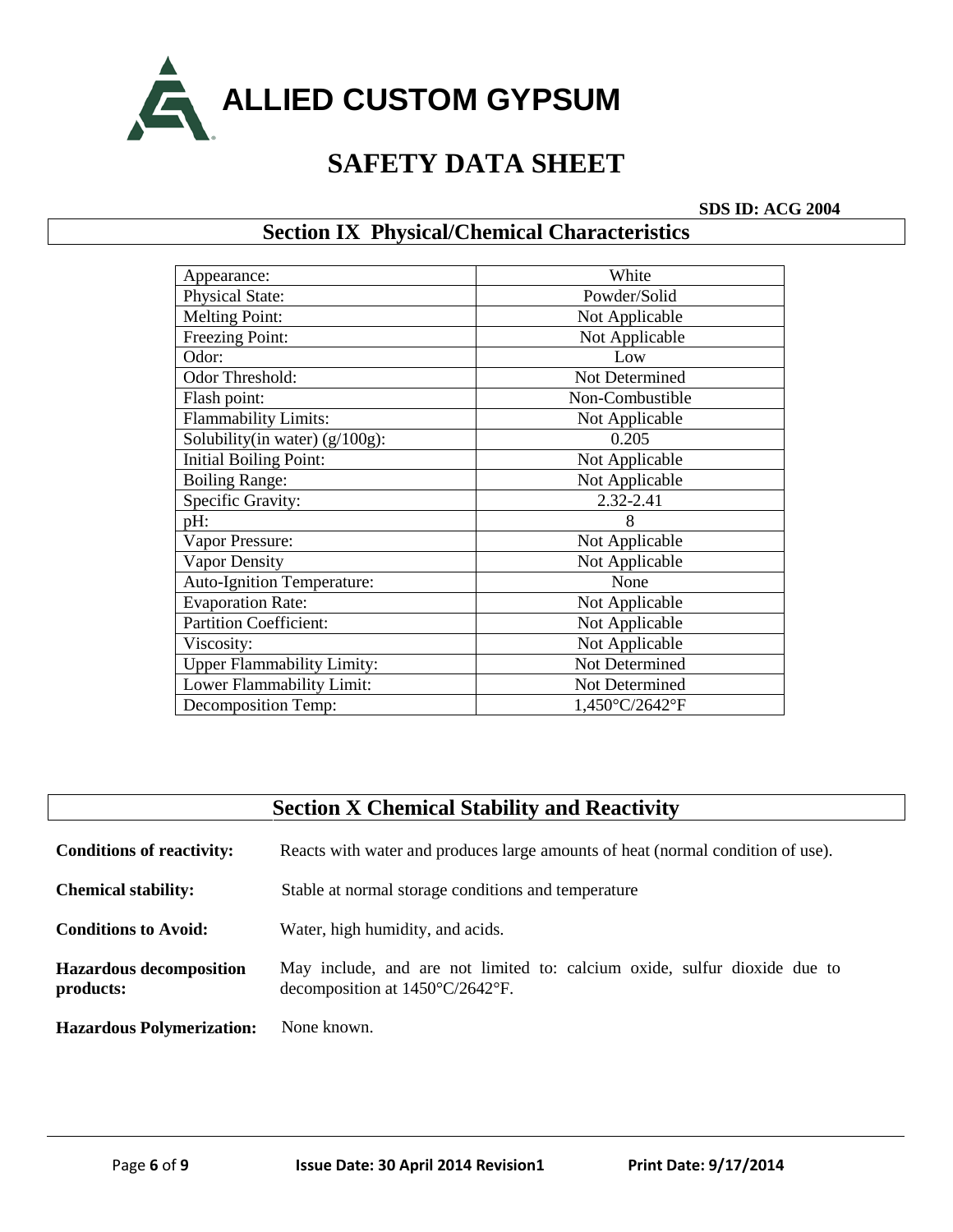

|  | <b>SDS ID: ACG 2004</b> |
|--|-------------------------|
|--|-------------------------|

| <b>Section XI Toxicological Information</b>        |                                                                                                                                                                                                        |  |
|----------------------------------------------------|--------------------------------------------------------------------------------------------------------------------------------------------------------------------------------------------------------|--|
| <b>Acute effects:</b>                              | The acute oral toxicity study [OECD TG 420] of calcium sulfate dihydrate showed that<br>this chemical did not cause any changes.                                                                       |  |
| <b>Chronic Effects/</b><br><b>Carcinogenicity:</b> | Crystalline Silica: Exposures to respirable crystalline silica are not expected during the<br>normal use of this product; however, levels must be determined by in-house workplace<br>hygiene testing. |  |

In 1997, IARC classified inhaled crystalline silica as carcinogenic to humans categorizing it as a Group 1 agent. In this evaluation, IARC noted that carcinogenicity was not detected in all industrial circumstances studied, and may be dependent on inherent characteristics of the crystalline silica or on external factors affecting its biological activity or distribution of its polymorphs. In 1992, NTP listed respirable crystalline silica among the substances "reasonably anticipated to be carcinogens".

### **Section XII Ecological Information**

There are no known causes from this product that would harm the Ecology. The disposal of large quantities directly into waterways would be expected to cause significant aquatic life death.

### **Section XIII Disposal Considerations**

**Disposal Procedure:** Dispose of material in accordance with all applicable federal, state and local regulations. Can be disposed as an inert solid in a landfill. Slurry may plug drains. Do not dispose of directly in waterways or sewers.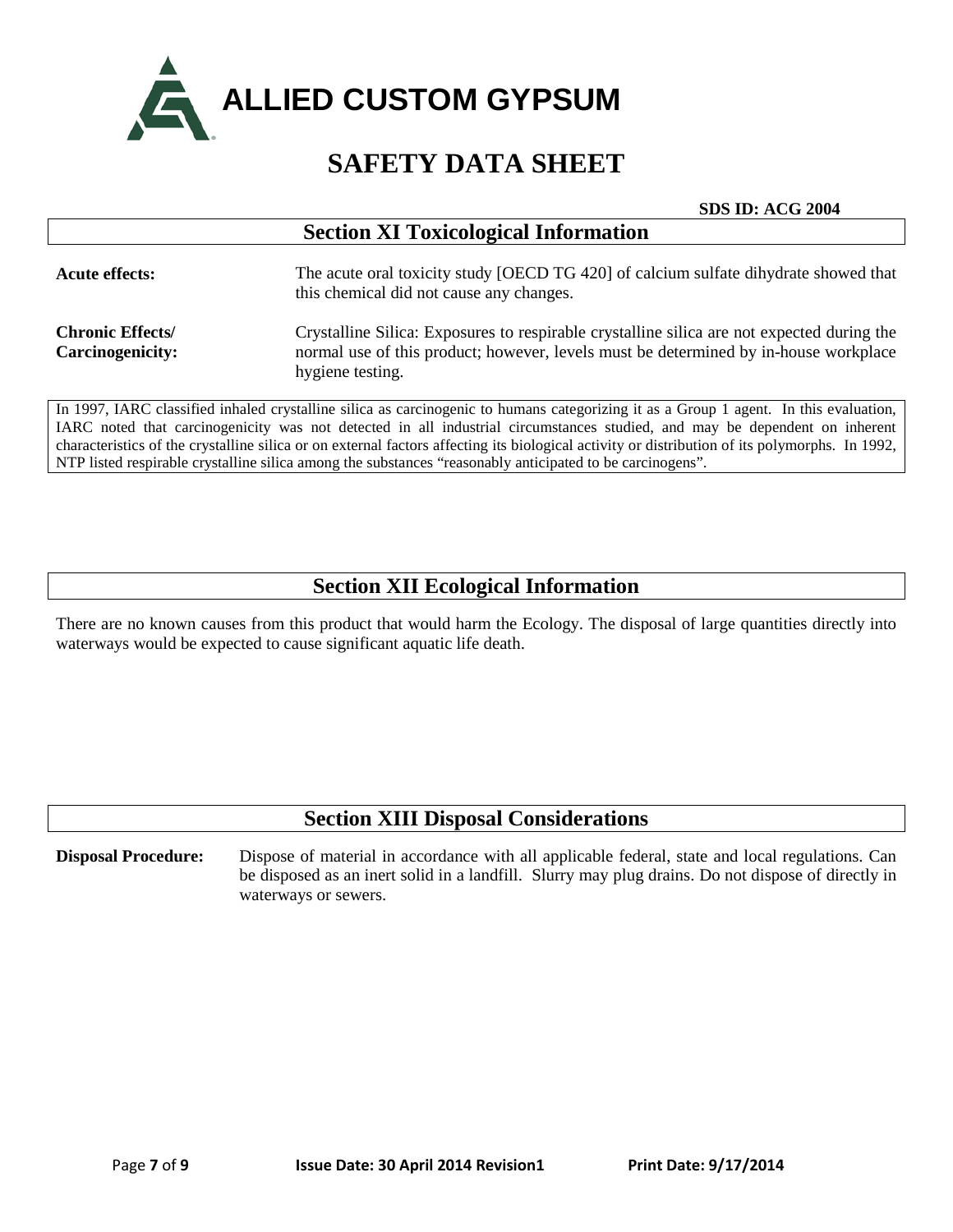

**SDS ID: ACG 2004**

| <b>Section XIV Transport Information:</b>                    |                                                                                                                 |  |
|--------------------------------------------------------------|-----------------------------------------------------------------------------------------------------------------|--|
| <b>Department of Transportation</b><br>(DOT) Requirements:   | This product is not regulated as a hazardous material by the United States (DOT)<br>Transportation regulations. |  |
| <b>Canadian Transportation of</b><br><b>Dangerous Goods:</b> | Not regulated as dangerous goods.                                                                               |  |
| UN#                                                          | None, Not regulated as dangerous goods.                                                                         |  |
| <b>UN Proper Shipping Name:</b>                              | Not Applicable                                                                                                  |  |
| <b>ADNR:</b>                                                 | None.                                                                                                           |  |
| <b>RID/ADR:</b>                                              | Not Classified.                                                                                                 |  |
| <b>Environmental Hazards:</b>                                | None.                                                                                                           |  |
| <b>Annex II of MARPOL 73/78:</b>                             | Not Applicable.                                                                                                 |  |
| <b>Interational Bulk Chemical code:</b>                      | Not Applicable.                                                                                                 |  |

### **Section XV Regulatory Information**

| <b>U.S. EPA;s Toxic Substance</b><br><b>Control Act Chemical Substance</b><br><b>Inventory:</b> | Not Listed as reportable quantity or regulated quantity in SARA Title III Sections<br>302, 304, and 313, CAA Section 112(r) Regulated Chemicals for Accidental<br>Release Prevention, CERCLA Hazardous Substances, and RCRA Hazardous<br>Waste. |
|-------------------------------------------------------------------------------------------------|-------------------------------------------------------------------------------------------------------------------------------------------------------------------------------------------------------------------------------------------------|
| <b>Canadian Controlled Product</b>                                                              | Crystalline Silica: IDL* Item #1406 Classification: D2A                                                                                                                                                                                         |
| <b>Regulations:</b>                                                                             | Limestone: WHMIS <sup>**</sup> Classification: D2A                                                                                                                                                                                              |
| <b>European Union Directive</b><br>67/548/EEC (Annex III and IV):                               | R36, R37, R38, S37, S38, S39, and S51                                                                                                                                                                                                           |
| *IDL Item: Canadian Hazardous Product Act Ingredient Disclosure List                            |                                                                                                                                                                                                                                                 |

ardous Product Act Ingredient Disclosu \*\* WHMIS: Workplace aHazardous Safety Information System